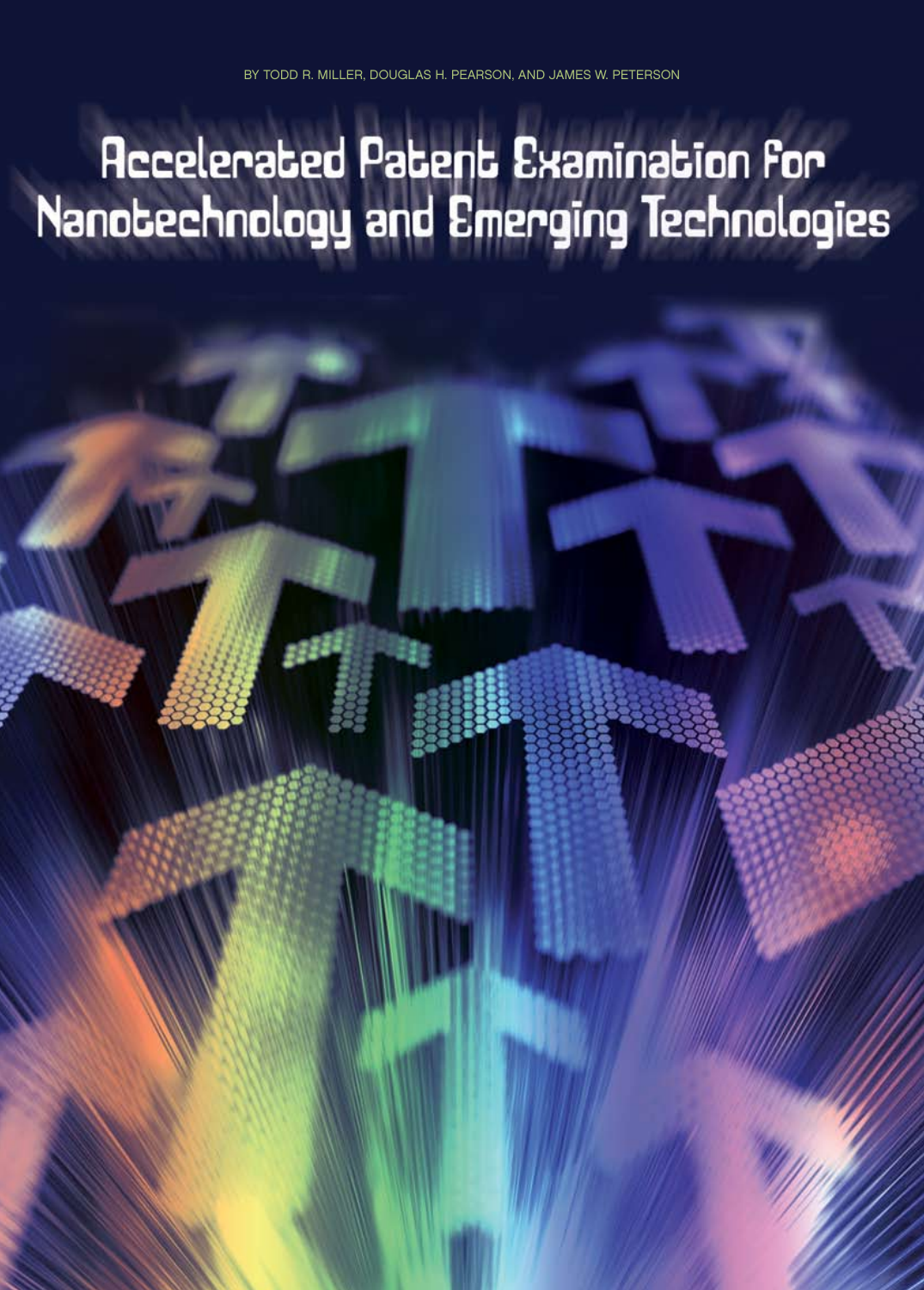Executives of nanotechnology companies and other emerging technology companies (e.g., clean technologies, such as alternative energies and alternative fuels) know very well the value that investors and others place on a company's patent portfolio. The importance of a patent portfolio can hardly be overstated, particularly in the early stages of a startup company's development, when it can mean the difference between success and failure at the investment table.

owever, there is a backlog of more than 2,700 published nanotechnology patent applications at the United States Patent and Trademark Office ("USPTO"), translating to an average of about four years until issuance. According to one commentator, the current patent backlog means the "volume of nanotech applications will push the USPTO to the breaking point," to the extent that startup companies "will be forced to consider alternative IP protection such as that for trade secrets." (See "Nanotech Report Cites Progress, But Warns of Patent Filing Backlog in PTO," 72 Pat. Trademark & Copyright J. (BNA) 347.) Other technological arts share similar backlog problems at the USPTO. How can nanotechnology startups and other emerging technology startups deal with the dilemma? One possibility is to pursue the new accelerated examination procedures in place at the USPTO. While this path provides potential rewards, it is not without risks.

#### The Accelerated Examination Program

→ → → → → → → → → → → → → → → → → → → → → → → → → → → → → → → → →

H

On August 25, 2006, the USPTO introduced a new accelerated examination program for patent applications, which substantially modifies the prior rules for most petitions to make special. The goal is to complete examination within 12 months of the filing date of the patent application. (See "Proposed Rule Changes to Focus the Patent Process in the 21st Century," at http://www.uspto.gov/web/offices/ pac/dapp/opla/presentation/focuspp.html, and 71 Fed. Reg. 36323 (June 26, 2006); 1308 OG 106 (July 18, 2006).) The 12-month time frame is not a guarantee, and any failure to meet it or other issues relating to the goal is neither petitionable nor appealable. Not all patent applications are eligible for the new accelerated examination program. Only non-reissue utility or design applications filed under 35 U.S.C. Section 111(a) on or after August 25, 2006, are eligible.

To be granted a petition to make special under the accelerated examination program, a new application must be in compliance with a number of procedural and substantive requirements. The conditions are extensive, and an applicant should expect them to be enforced rigorously. The following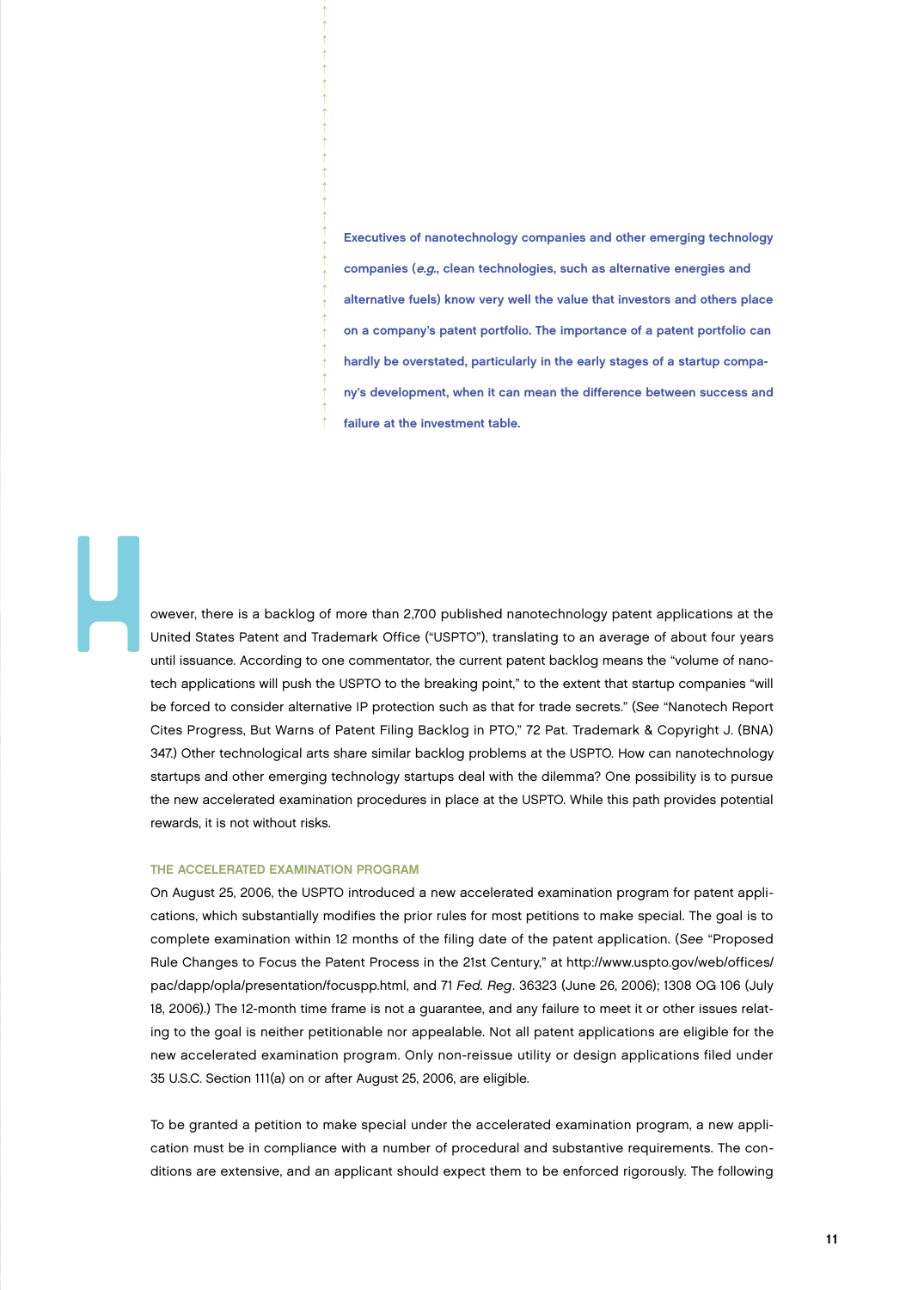Neither the drafting of the patent application nor the decision to pursue accelerated examination should be under taken in haste, particularly for inventions in nanotechnology or other emerging technologies of a multidisciplinary nature.

→ → → → → → → → → → → → → → → → → → → → → → → → → → → → → → → → → → → → → → → → → → → → → → → → → → → → → → → → → → → → → → → → → → → → → → → → → → → → → → → → → → → → → → → → → → → → → → → → → → → → → → → → → → → → → → → → → → → → → → → → → → → → → → → →

is not a comprehensive discussion regarding the multitude of requirements, but merely highlights main and potentially problematic requirements.

An application for accelerated examination must contain a Statement of Preexamination Search and an Examination Support Document ("ESD"). In the former, the applicant must state that a search was performed for all of the features of the claimed invention, giving the claims the broadest reasonable interpretation. The applicant must be very specific about what was searched and how. The search must involve United States patents and patent application publications, foreign patent documents, and nonpatent literature, unless the applicant includes a statement that justifies with reasonable certainty that no references more pertinent than those already identified are likely to be found in the eliminated source.

In the ESD, the applicant must include an Information Disclosure Statement ("IDS") in compliance with 37 C.F.R. Section 1.98, citing each reference most closely related to the claimed subject matter. For each reference cited, the applicant must identify all limitations in the claims disclosed by the reference and specify where each limitation is disclosed. The applicant must explain how each claim is patentable over the cited references with the particularity required by 37 C.F.R. Section 1.111(b) and (c). The applicant must include a concise statement of the utility of the invention as defined in each of the independent claims. Further, the applicant must include a showing of where each claim limitation finds support in the written description pursuant

to the first paragraph of 35 U.S.C. Section 112. For meansplus-function or step-plus-function limitations falling under the sixth paragraph of 35 U.S.C. Section 112, the applicant must disclose the structure, material, or acts in the specification that correspond to each respective limitation. If a priority claim is made, the applicant must show where each limitation finds support under the first paragraph of 35 U.S.C. Section 112 in each priority application in which such support exists. Finally, the applicant must identify any cited references that may be disqualified as prior art under 35 U.S.C. Section 103(c), as amended by the Cooperative Research and Technology Enhancement Act.

The application must contain three or fewer independent claims and 20 or fewer total claims. The application must not contain any multiple dependent claims. The claims have to be directed to a single invention and the applicant must agree to make an election without traverse in a telephonic interview should all the claims presented not be directed to a single invention. The applicant must also agree to have an interview when requested by the examiner prior to the first Office action. Finally, the applicant must agree not to argue separately the patentability of any dependent claim during any appeal.

If these requirements sound considerable, they are. The USPTO has a tremendous backlog of patent applications generally and refers to the applicant's labor in this regard as "sharing the burden." Some of the provisions described above are similar to requirements of other proposed patent rules regarding continuation applications, claims practice, and Information Disclosure Statements. These proposed rules have not yet been implemented and have raised much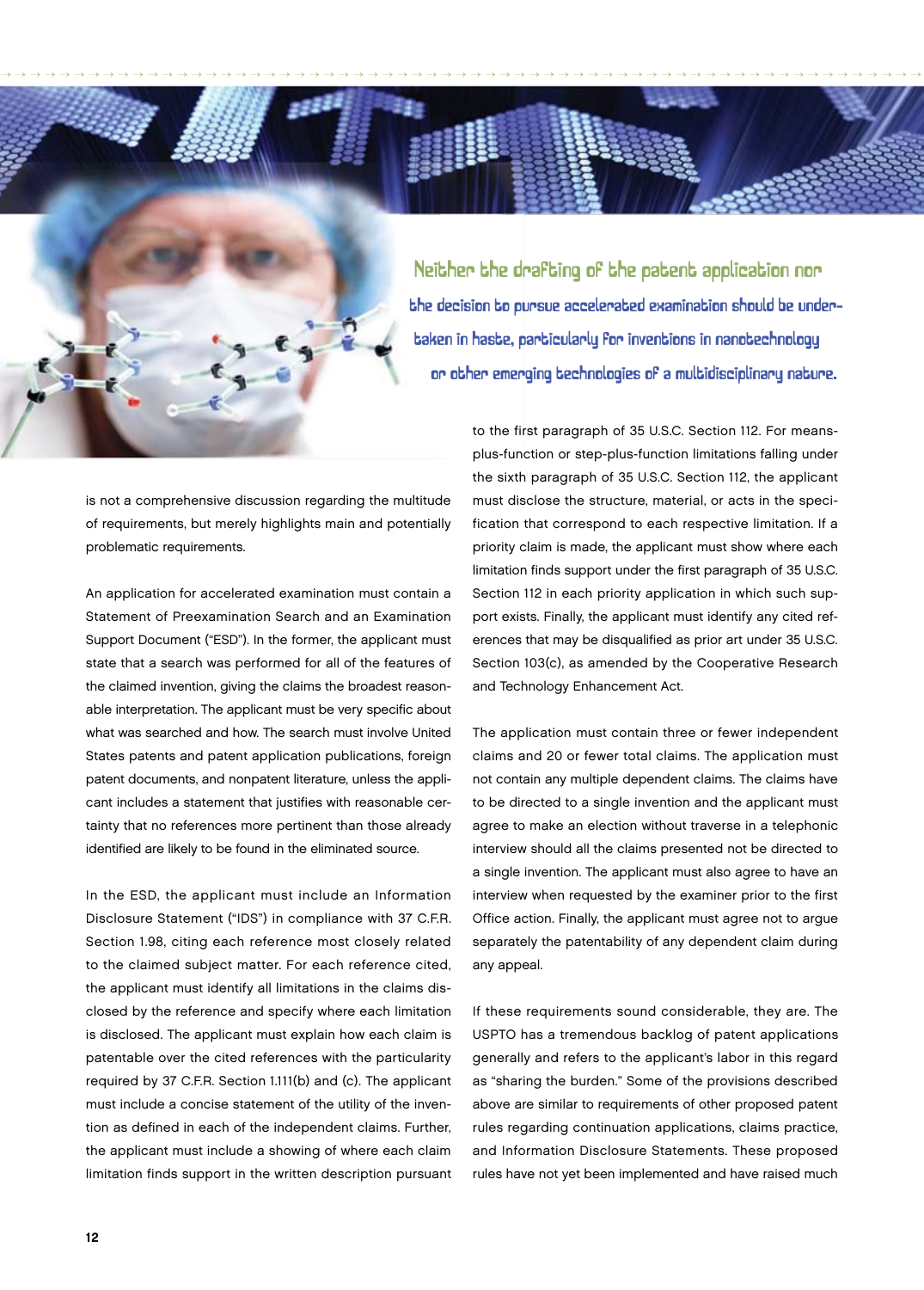concern in the patent bar. Among other things, these proposed rules limit: (1) the number of claims, (2) the number of continuations, and (3) the amount of material submitted in an IDS. (See 71 Fed. Reg. 61 (Jan. 3, 2006); 1302 OG 1329 (Jan. 24, 2006); 71 Fed. Reg. 48 (Jan. 3, 2006); 1302 OG 1318 (Jan. 24, 2006); 71 Fed. Reg. 38808 (July 10, 2006); 1309 OG 25 (Aug. 1, 2006).) With regard to the first limitation, the applicant must identify 10 representative claims for initial examination. Beyond 10 claims, the applicant must supply an ESD, like that required under the accelerated examination program. Only one continuation application as a matter of right is permitted, with special rules for divisionals and continuations-in-part. The amount of material to be considered in an IDS is limited to 20 references, with no reference exceeding 25 pages in length. If either limitation is exceeded, the applicant must submit, at a minimum, an "explanation" in the IDS, similar to the ESD of the optional accelerated examination program. The similarity between the ESD requirements of the proposed rules and the ESD requirements of the accelerated examination program makes one wonder whether the accelerated examination program foreshadows what may ultimately become conventional required practice.

→ → → → → → → → → → → → → → → → → → → → → → → → → → → → → → → → → → → → → → → → → → → → → → → → → → → → → → → → → → → → → → → → → → → → → → → → → → → → → → → → → → → → → → → → → → → → → → → → → → → → → → → → → → → → → → → → → → → → → → → → → → → → → → → →

# Potential Pitfalls of Accelerated Examination

Nanotechnology is unlike many practice areas: it is multidisciplinary in nature and represents a collection of technologies. The common thread among such "nanotechnologies" is that the presence of nanometer-scale features is responsible for special properties, functions, or effects. (See, e.g., the USPTO's class definition for Class 977, Nanotechnology, which requires a "nanostructure" to (a) have at least one physical dimension of approximately 1–100 nanometers, and (b) possess a special property, provide a special function, or produce a special effect that is uniquely attributable to the structure's nanoscale physical size, http://www. uspto.gov/go/classification/uspc977/defs977.htm.) Thus, a single "nanotechnology" patent might cover multiple downstream products involving completely distinct markets. For example, U.S. Patent No. 5,424,054 held by IBM directed to a "hollow carbon fiber having a wall consisting essentially of a single layer of carbon atoms" could have market applications involving electrical circuits, coatings, structural materials, or even clothing.

Nanotechnology or similar emerging technologies, because of their multidisciplinary nature, give rise to important implications for accelerated examination. First, consider the

effect of the preexamination search in a multidisciplinary context. As noted above, the preexamination search must cover all features of the claimed invention in view of the broadest interpretation of the claims. Thus, the scope of the search can limit the scope of the issued claims. Suppose the claims are directed to a nanostructured composition, and the applicant searches the technological art of electrical device structures, since that is the company's intended product area. But suppose the applicant fails to search the area of catalysis, for which the composition would have substantial applicability. Are the issued claims applicable to catalysis if the written description makes only cursory mention of catalysis or contains no mention of catalysis at all, considering that this area was not searched?

The example above reveals that neither the drafting of the patent application nor the decision to pursue accelerated examination should be undertaken in haste, particularly for inventions in nanotechnology or other emerging technologies of a multidisciplinary nature. Rather, the application should be drafted with full consideration of the various technology areas of desired applicability, and the preexamination search should cover all of those areas. For multidisciplinary technologies, this task may require thinking well outside the borders of one's typical business. This is not to say that nanotechnology patent applications should be drafted to an unreasonable breadth, since doing so could raise other problematic issues, such as nonenabled claims. The point is simply that patent applicants need to give due consideration to the scope of what they want to cover now and what they might want to cover in the future, and this exercise will require more thought and effort for inventions in nanotechnology and other emerging technologies of a multidisciplinary nature.

And what of the ESD? Considerations and pitfalls similar to those just discussed apply here as well. Among other things, the ESD must include a concise statement of the utility of the invention as defined in each of the independent claims, must include a showing of where each claim limitation finds support in the written description, must explain how each claim is patentable over the references identified from the search, and must specify, for each claim limitation found in the references, where those limitations are found. These requirements provide a minefield regarding claim scope and can significantly hinder an applicant's ability to continued on page 36